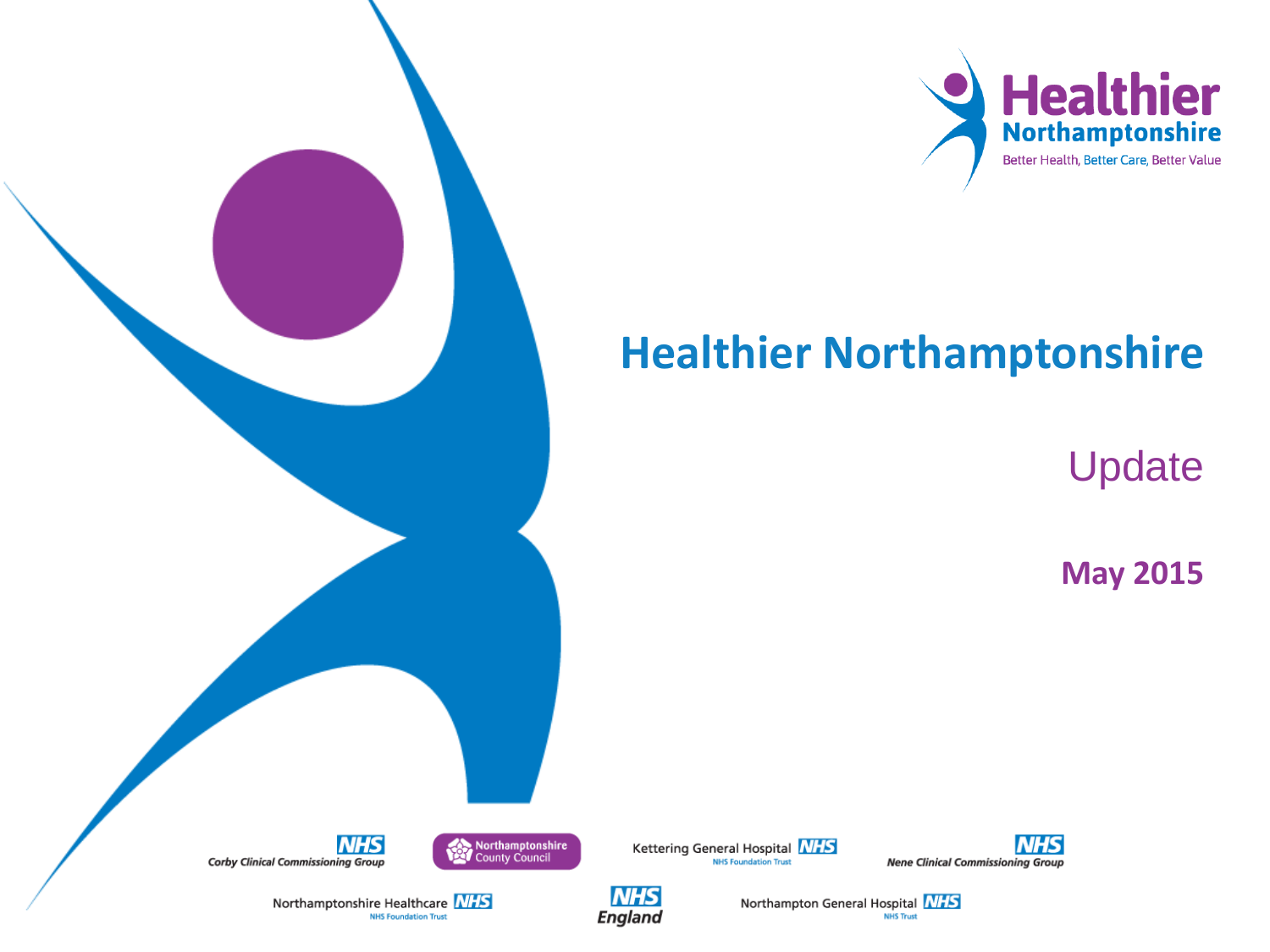### **Contents**



- **1. Vision for Healthier Northamptonshire**
- **2. Our health economy**
- **3. Our principles**
- **4. Main Components of Healthier Northamptonshire, including:**
	- **Integrated care closer to home**
	- **Clinical Collaboration**
	- **Key messages**
- **5. Next steps**
- **6. Any questions**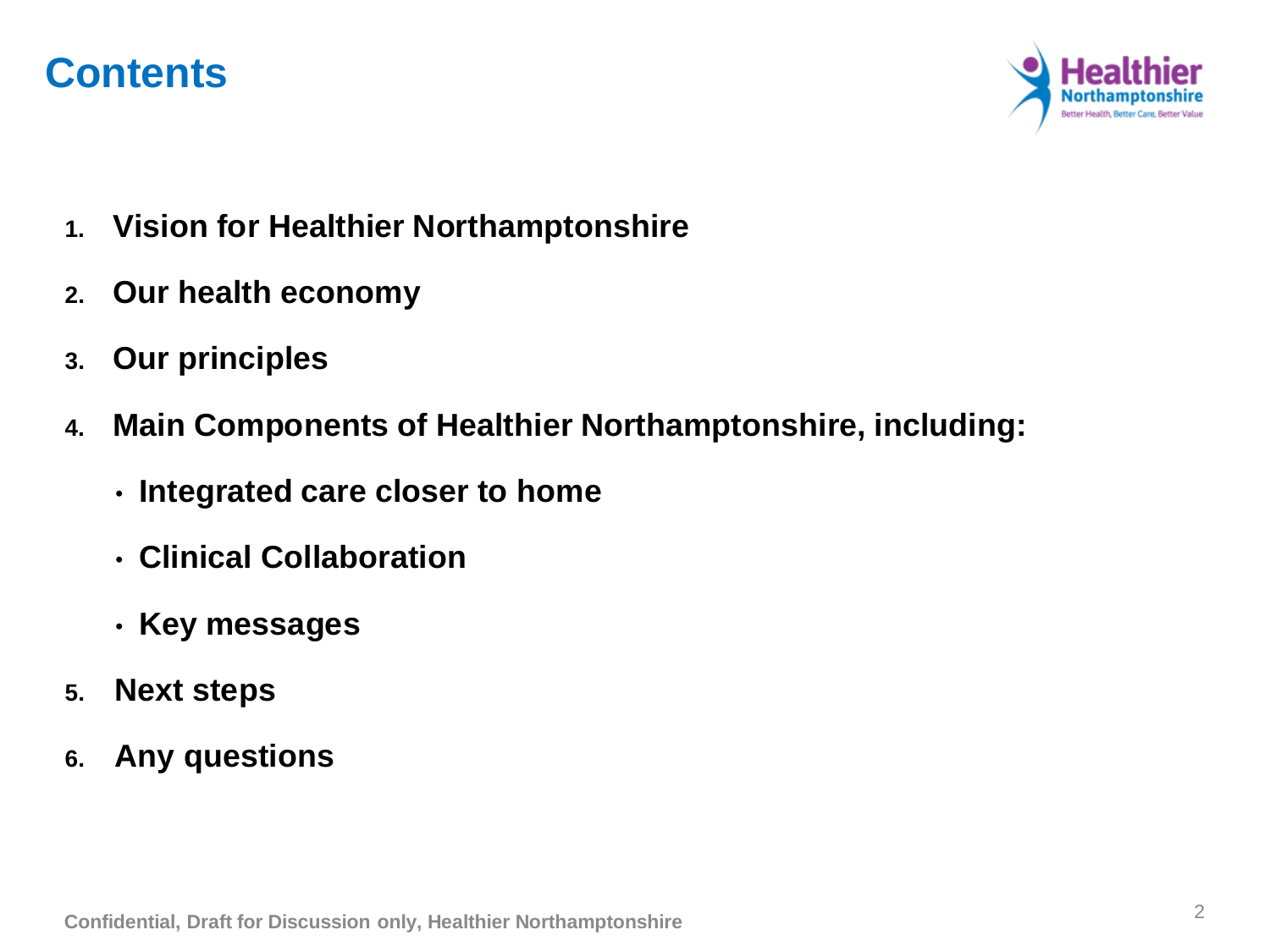

#### *Our vision: Better Health, Better Care, Better Value*



Better Value the most efficient way to reduce the burden on taxpayers

responsive, accessible services which are centred around individual

Care

Better

**Confidential, Draft for Discussion only, Healthier Northamptonshire**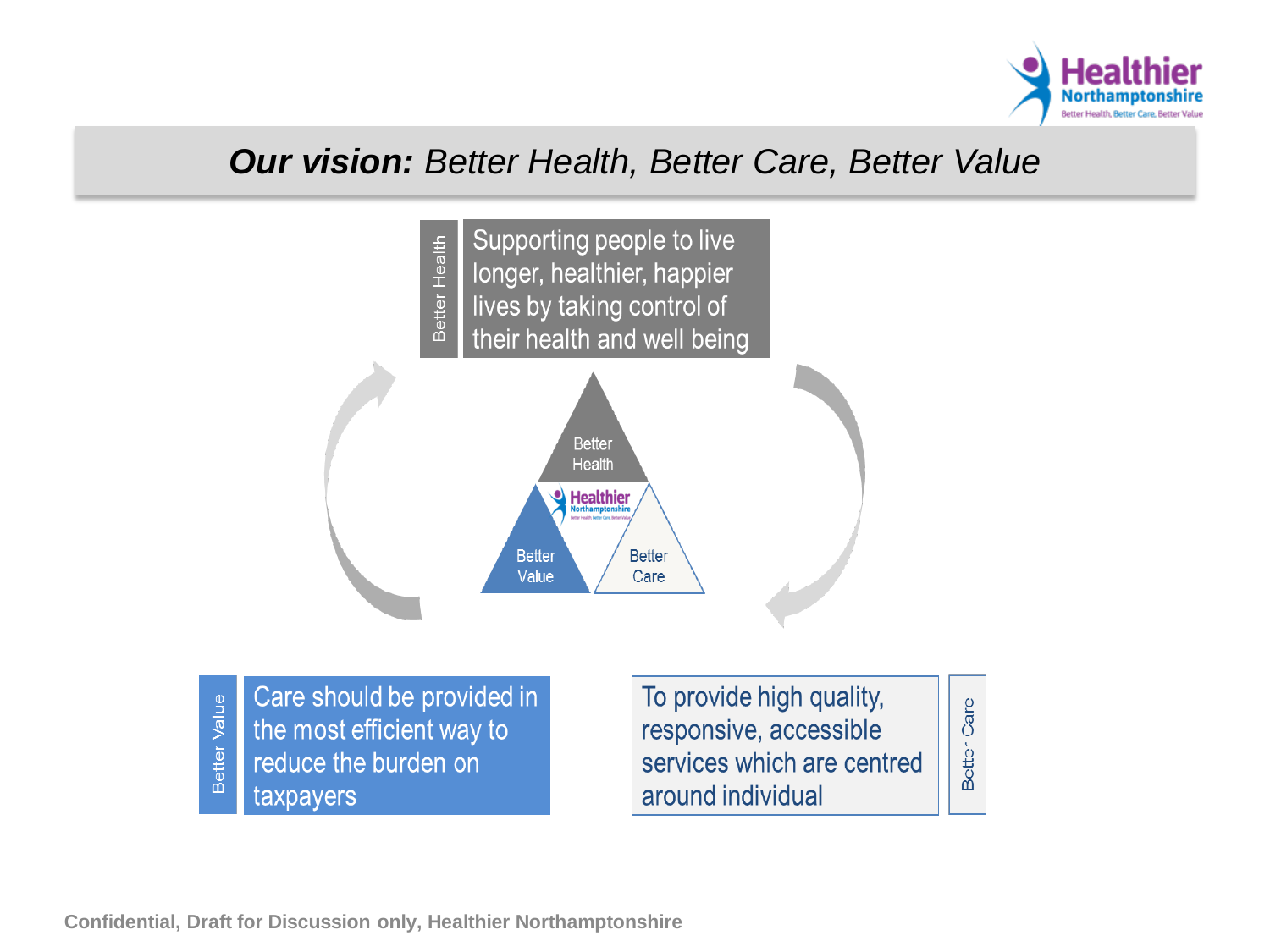### **Our aims**



- Improve the quality of care
- Ensure improved **access**
- Provide safe care in the most appropriate setting
- Ensure people have a <u>positive experience of care</u>
- Enhance staff satisfaction
- Ensure sustainability of our health and social care economy
- ► Support people to manage their own health and wellbeing and reduce the use of hospital beds
- ► Reduce health and social care inequalities in our services
- Ultimately to support people to live longer, healthier, happier lives.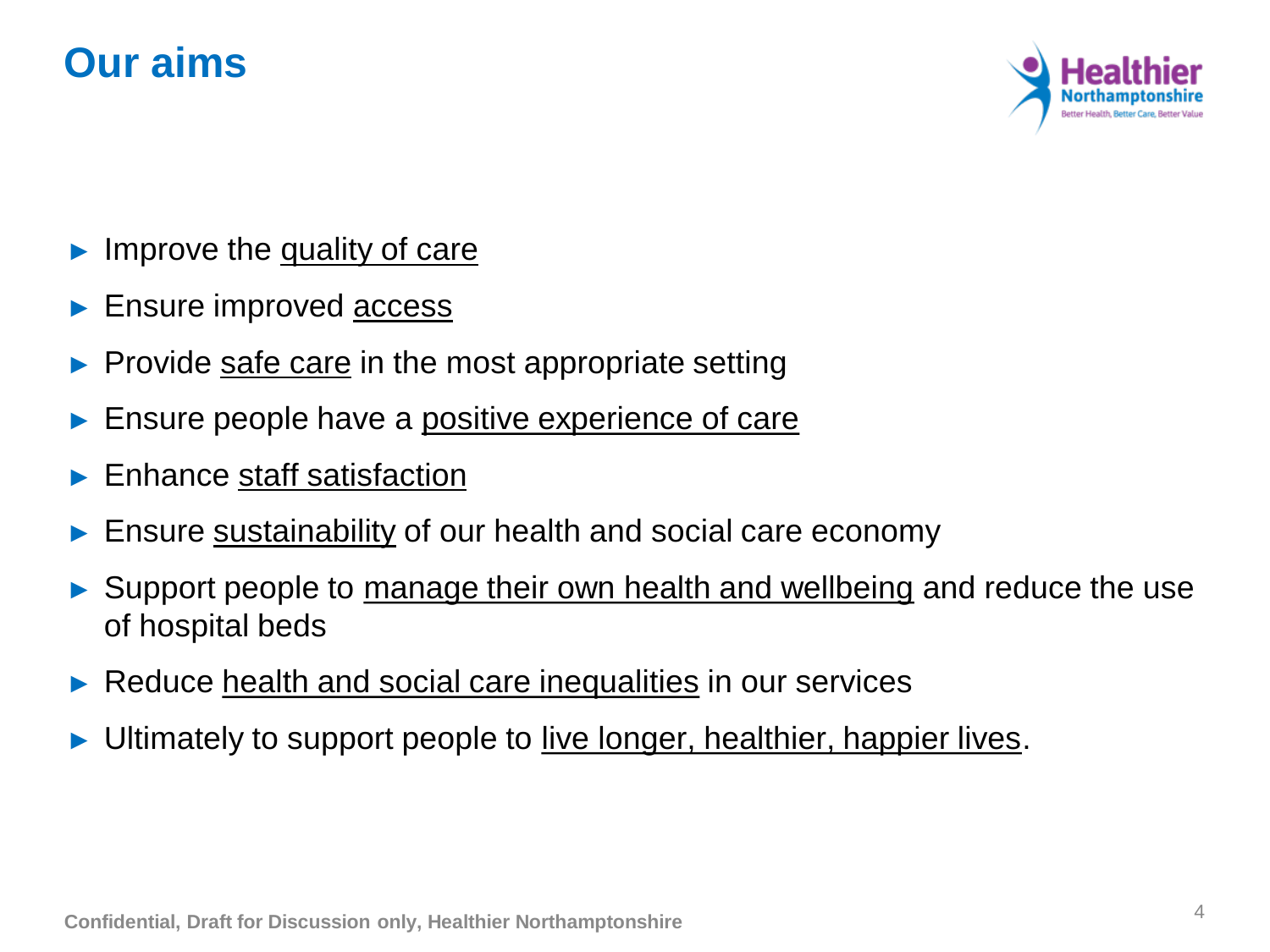### **The case for change**



- A population that is growing faster than other parts of the country
- More older people with complex health and social care needs
- Staff recruitment and retention
- A move to 24/7 working across the NHS
- Quality standards that must be met
- Health and social care budgets that are increasingly stretched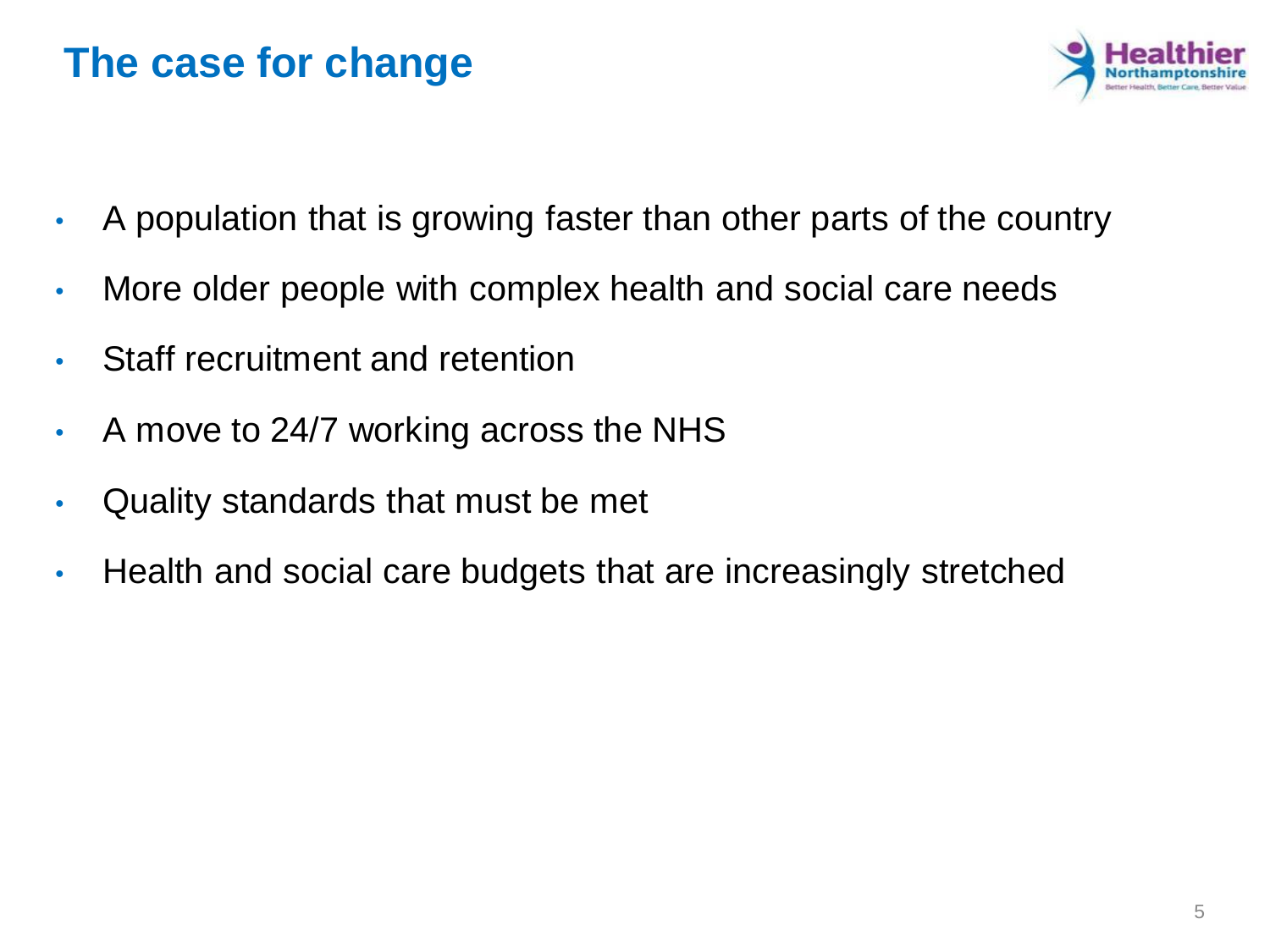# **Our principles**



We are 'a strong partnership committed to planning and delivering the best possible *services and wellbeing for the people of Northamptonshire'.*

We will:

- Put people, not organisations, first
- Ensure patients and service users are involved in decision-making
- Plan, commission and deliver services according to the needs of our community
- Work within our resources
- Put quality and equality at the heart of all we do
- Work together to develop our plans for health and social care
- Use evidence-based practice
- Be open and transparent, ensuring communication is clear and consistent
- Ensure the stability of health and social care services and providers
- Commit the resources needed to support successful implementation of the programme
- Engage, involve and consult our stakeholders in the planning and delivery of health and social care services
- Ensure third sector and cross-regional organisations are consulted and informed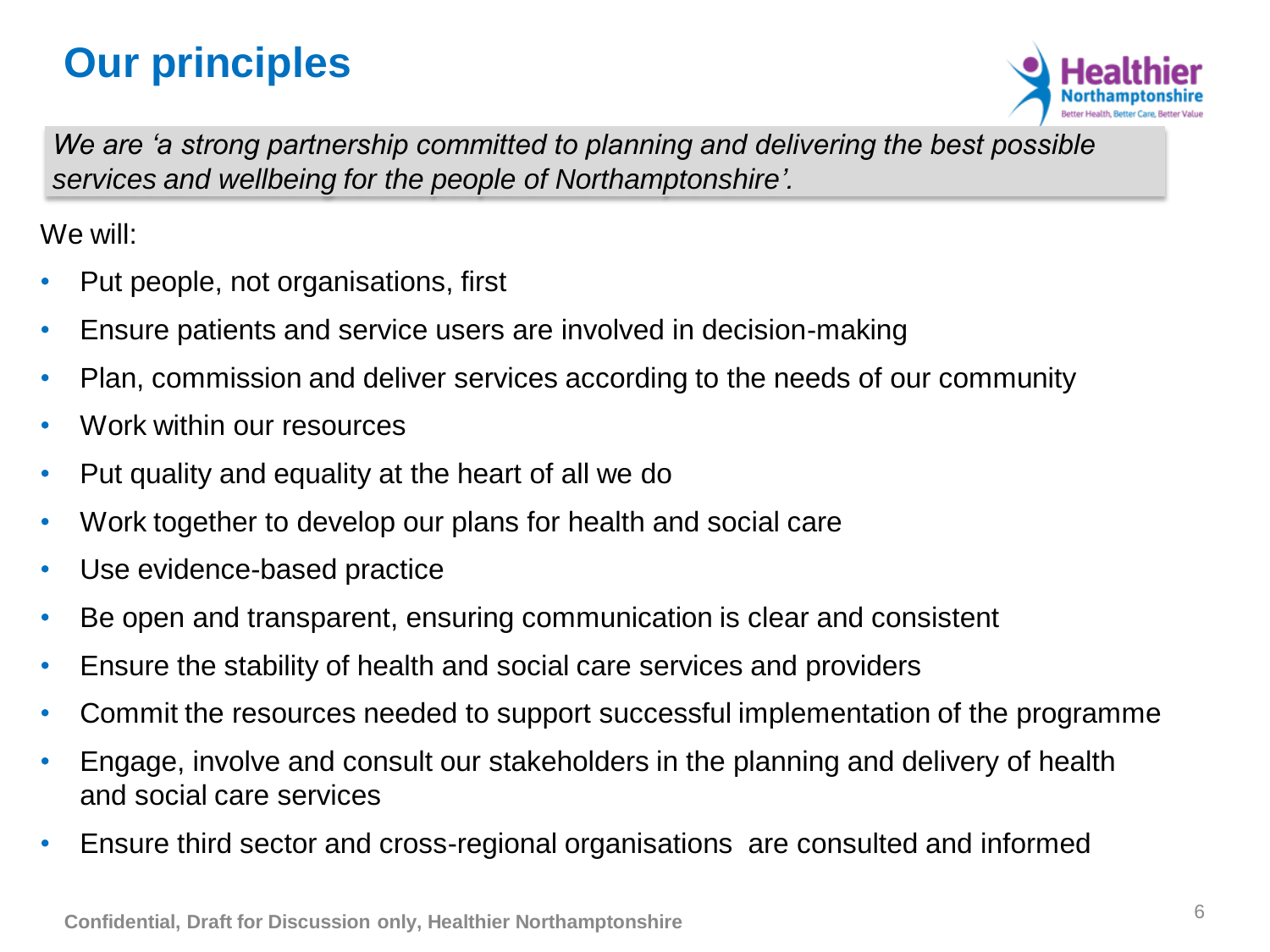# **Key Components of Healthier Northamptonshire**



#### **The four components of Healthier Northamptonshire are:**

- 1. Integrated Care Closer to Home
- 2. Clinical Collaboration between KGH & NGH
- 3. Collaborative Resource Management (Back office).
- 4. Achieve demanding, but realistic efficiency improvements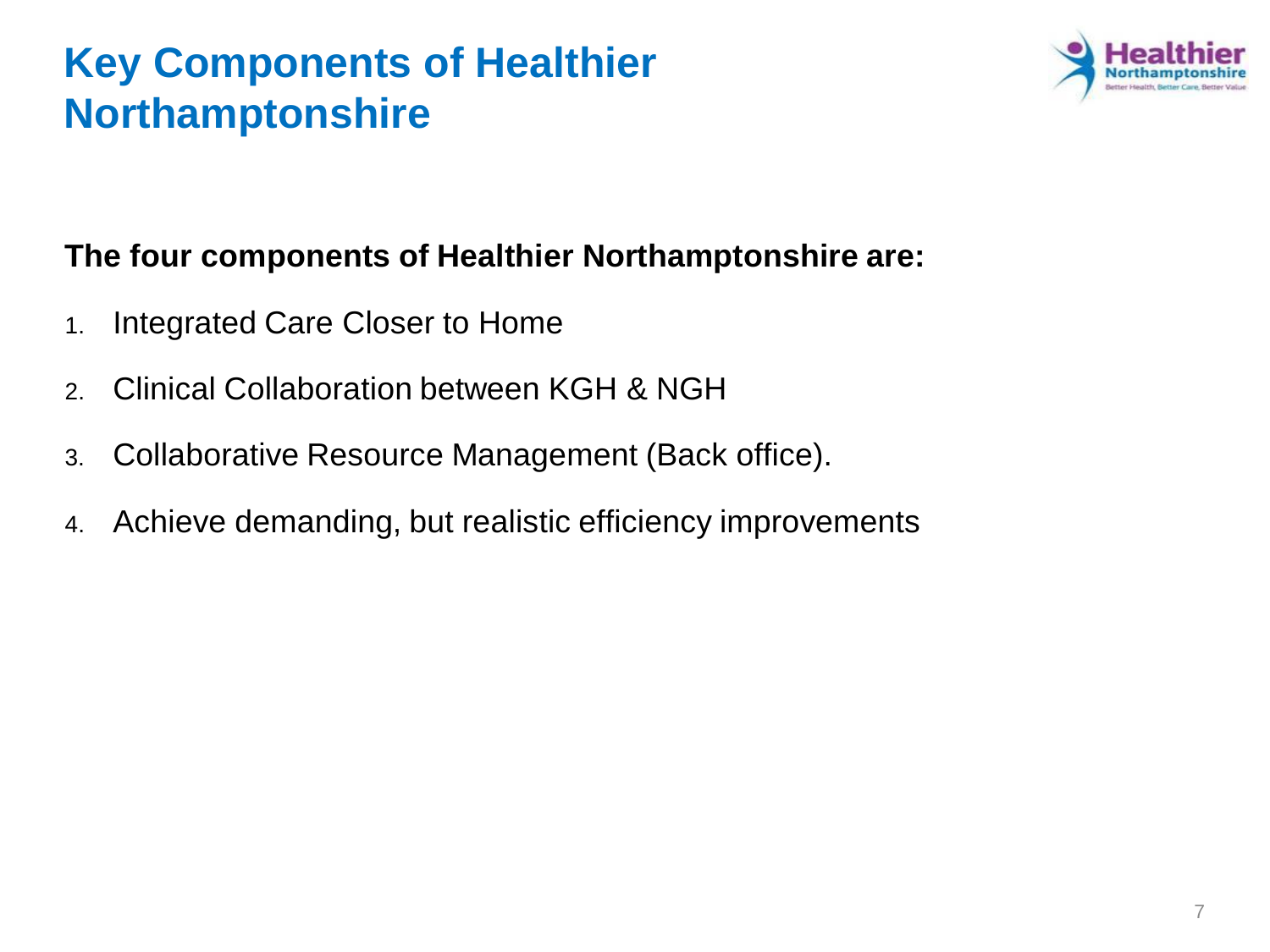### **Core services**



Our two acute hospitals will each provide the following core services:

- A&E/urgent care
- Critical care
- Maternity
- Children's services
- Acute medicine
- General surgery
- Care of the elderly
- Associated diagnostics

We will continue to work to improve these services also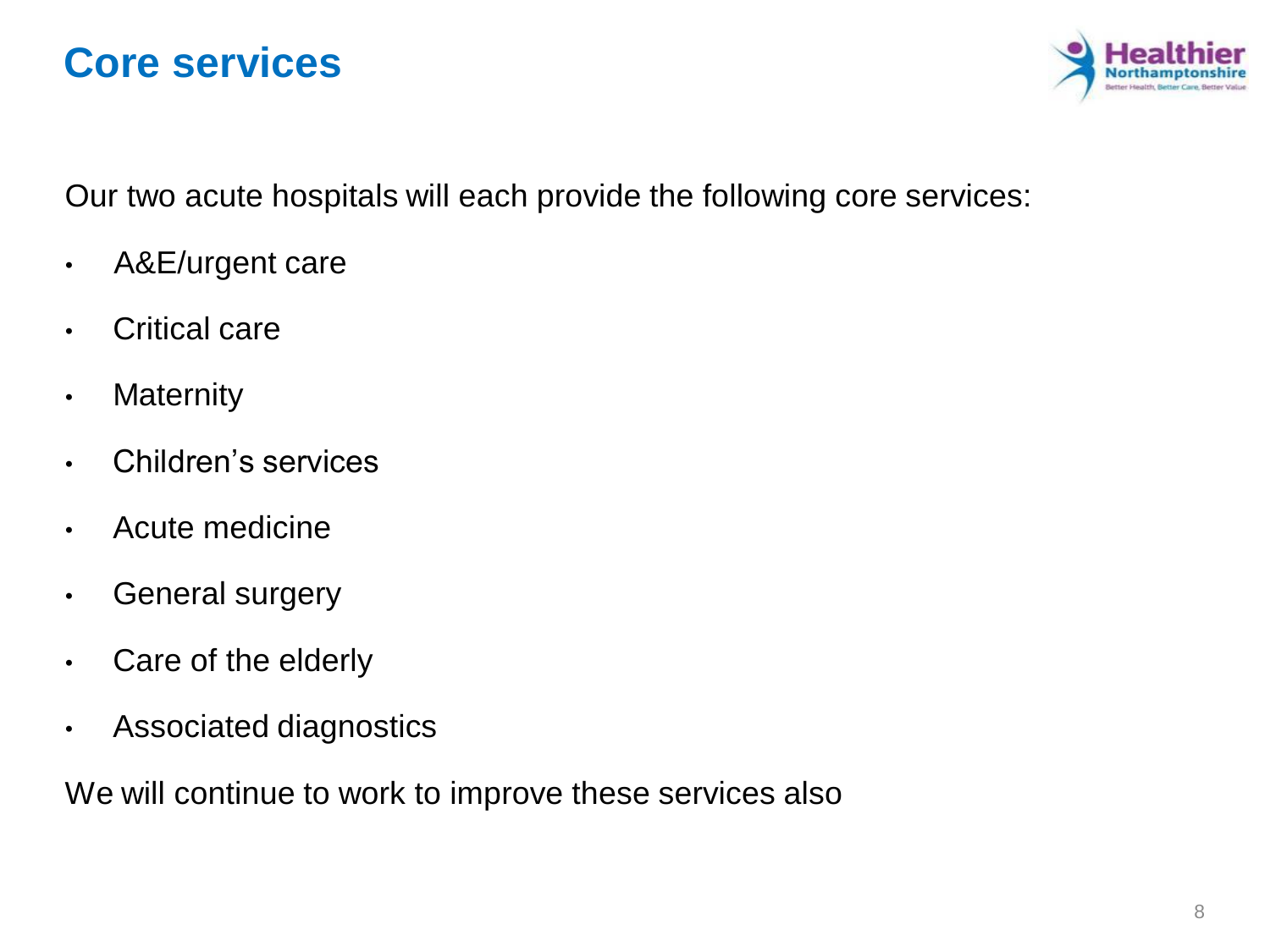# **Progress on the Healthier Northamptonshire Programme**



- December 2013 Patient & Public Working Group established
- February 2014 Challenged Health Economy funding agreed
- June 2014 Workstreams agreed
- September 2014 Proof of Concept agreed
- January 2015 Better Care Fund agreed
- February 2015 Corby (Lakeside) Vanguard proposal is successful.
- The 3 workstreams (Integrated Care Closer to Home, Clinical Collaboration and Collaborative Resource Management) are now being taken from concept into formal plans for implementation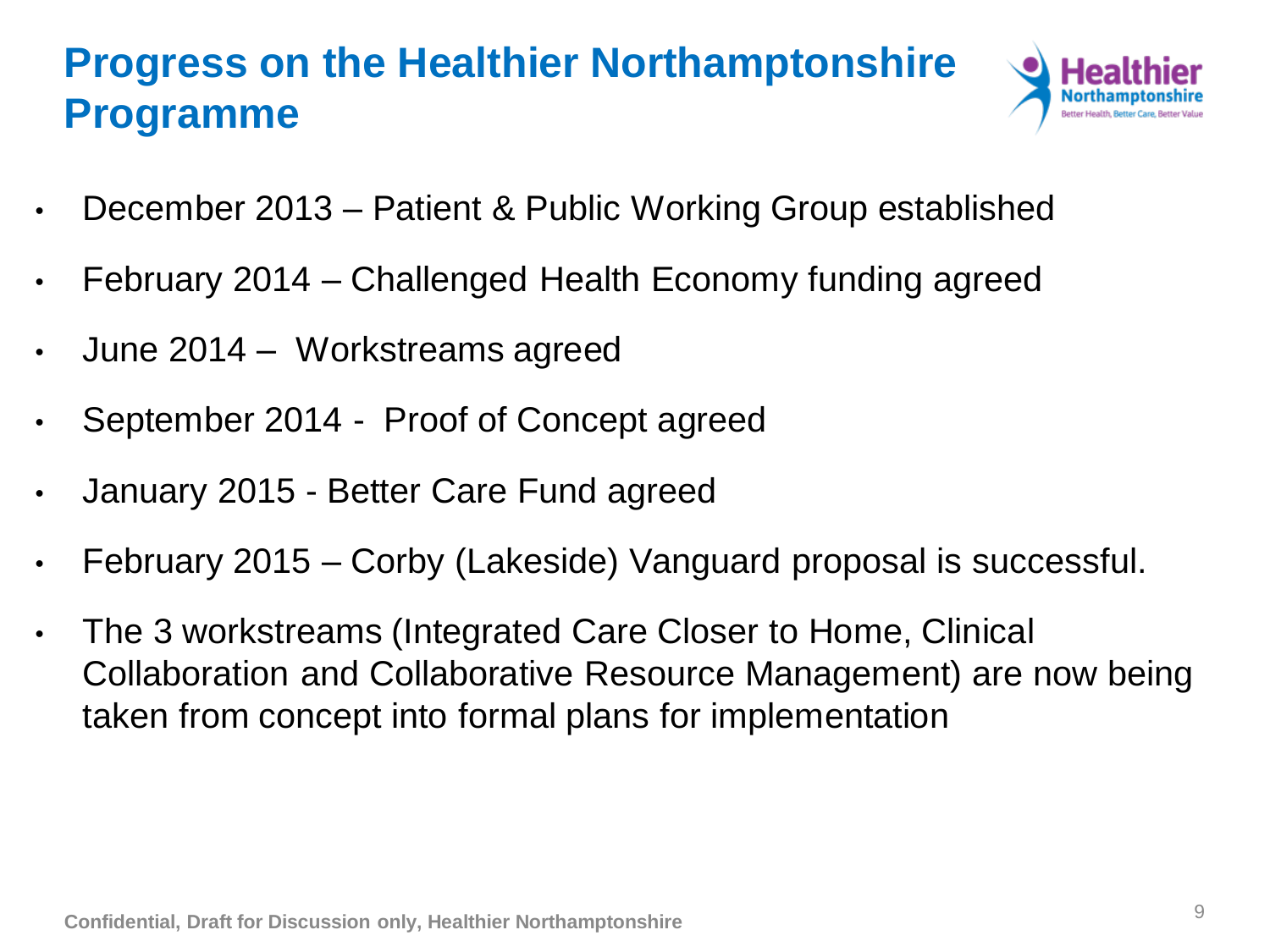### **Integrated Care Closer to Home**



Providing a better service within the funds available to us

The £60m Better Care Fund is part of our approach

Examples of programmes of more integrated working already underway are:

- Intermediate Care
- Acute psychiatric liaison services
- Integrated discharge team
- Collaborative care teams supporting patients in the community
- Support for residential care homes

We continue to develop new ways of delivering integrated services – Accountable Care Models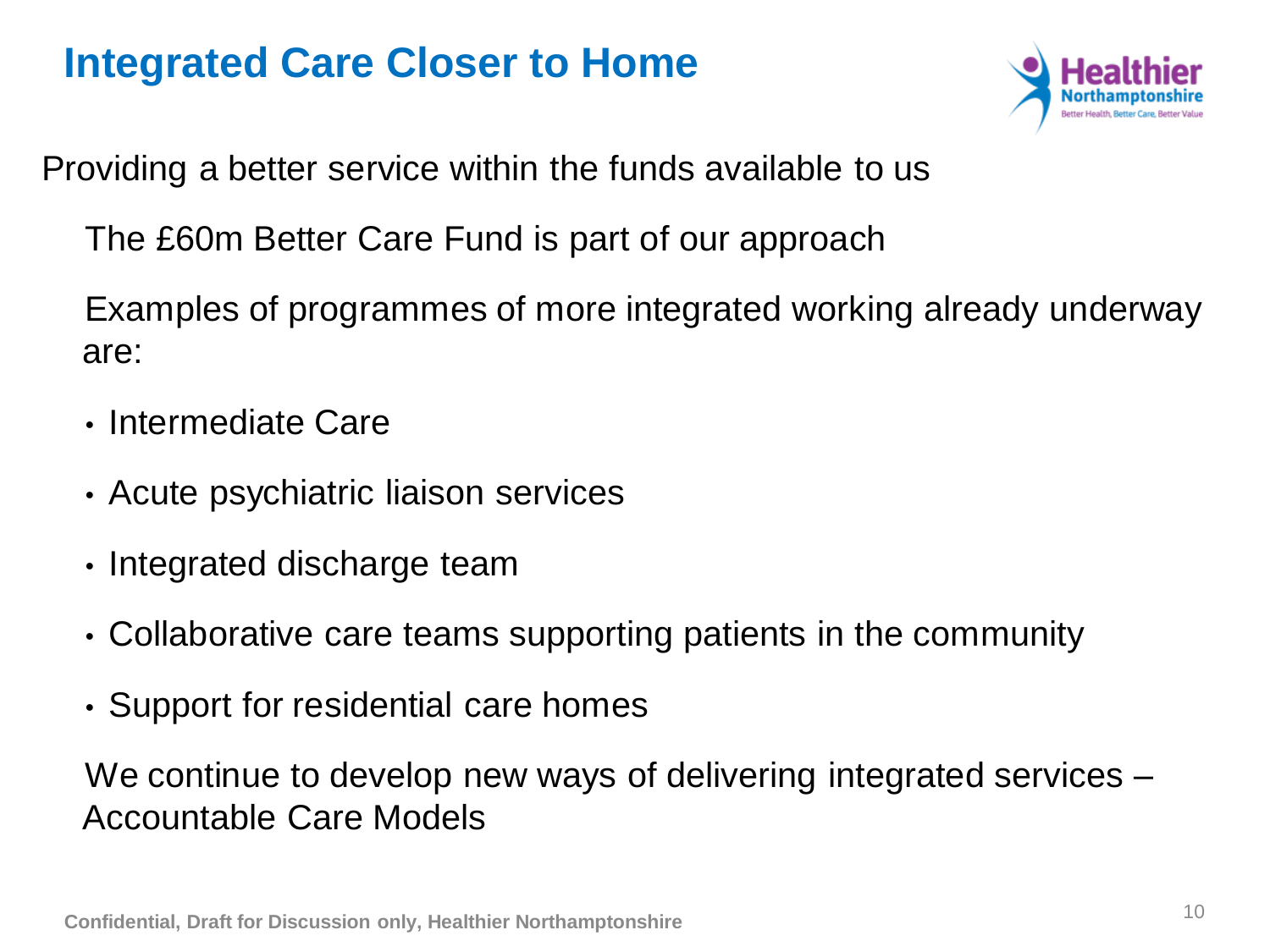### **Integrated Care Closer to Home - Messages**



- We know we can provide better services if we join forces and integrate what we do
- Supporting people to be at home rather than in a hospital or care home, where this makes sense, is better for them and provides better value.
- Helping people to be more in control of their lifestyle and care needs is a key aim as it combines support where it is needed and recognises individual responsibilities
- We want to make sure that any ideas, as they emerge, are shaped by patients and the public and to agree how this can be achieved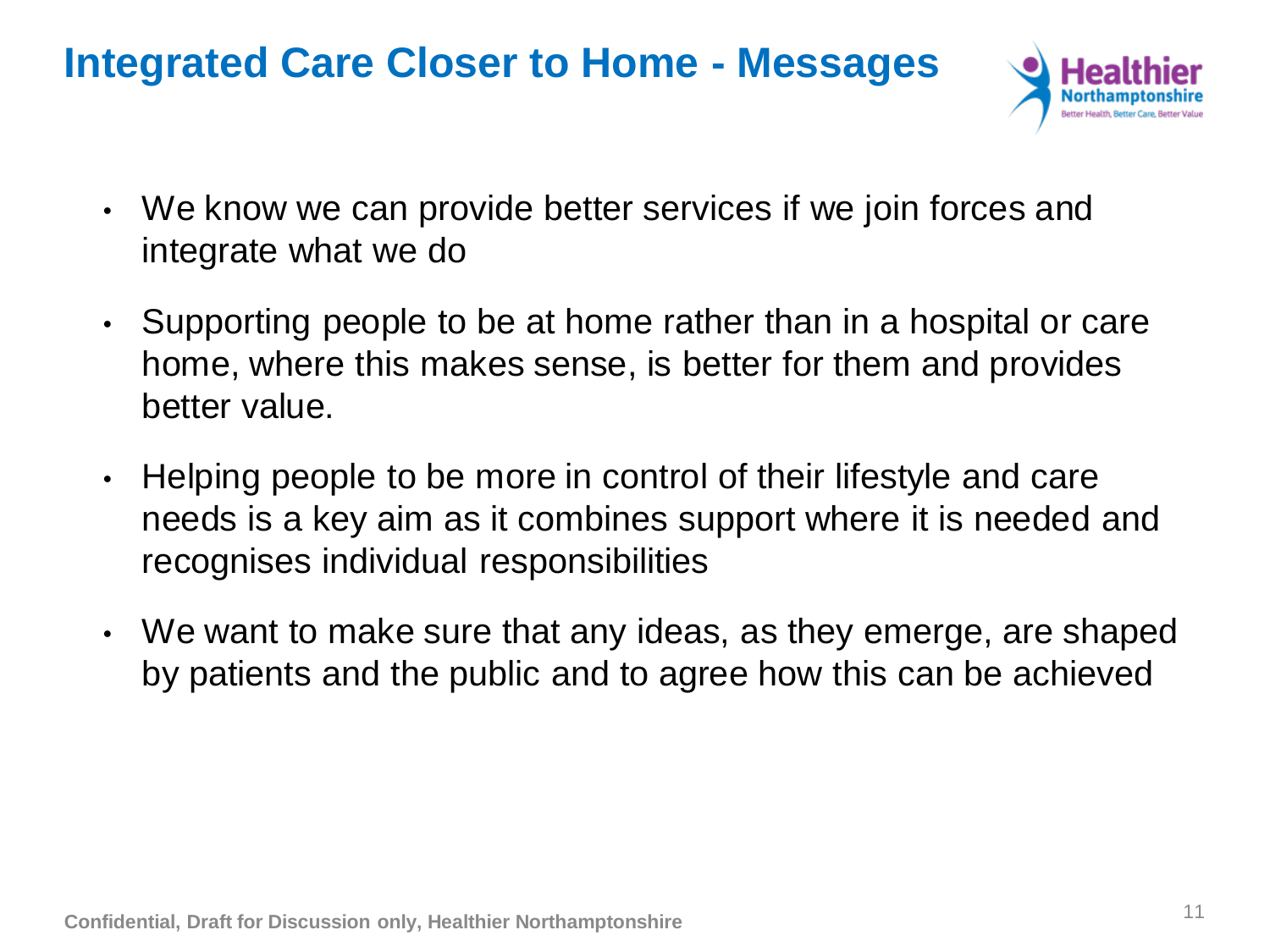### **Clinical Collaboration**



- We have 2 district general hospitals in Northamptonshire as well as services delivered on several other sites
- Both hospitals will continue to provide acute hospital services
- They will work together to maintain high standards and meet expectations
- The approach will strengthen the services and expertise available to patients as well as being more consistent and equitable
- Plans are now being developed to consider the following services: rheumatology, dermatology, ophthalmology, radiology cardiology and orthopaedics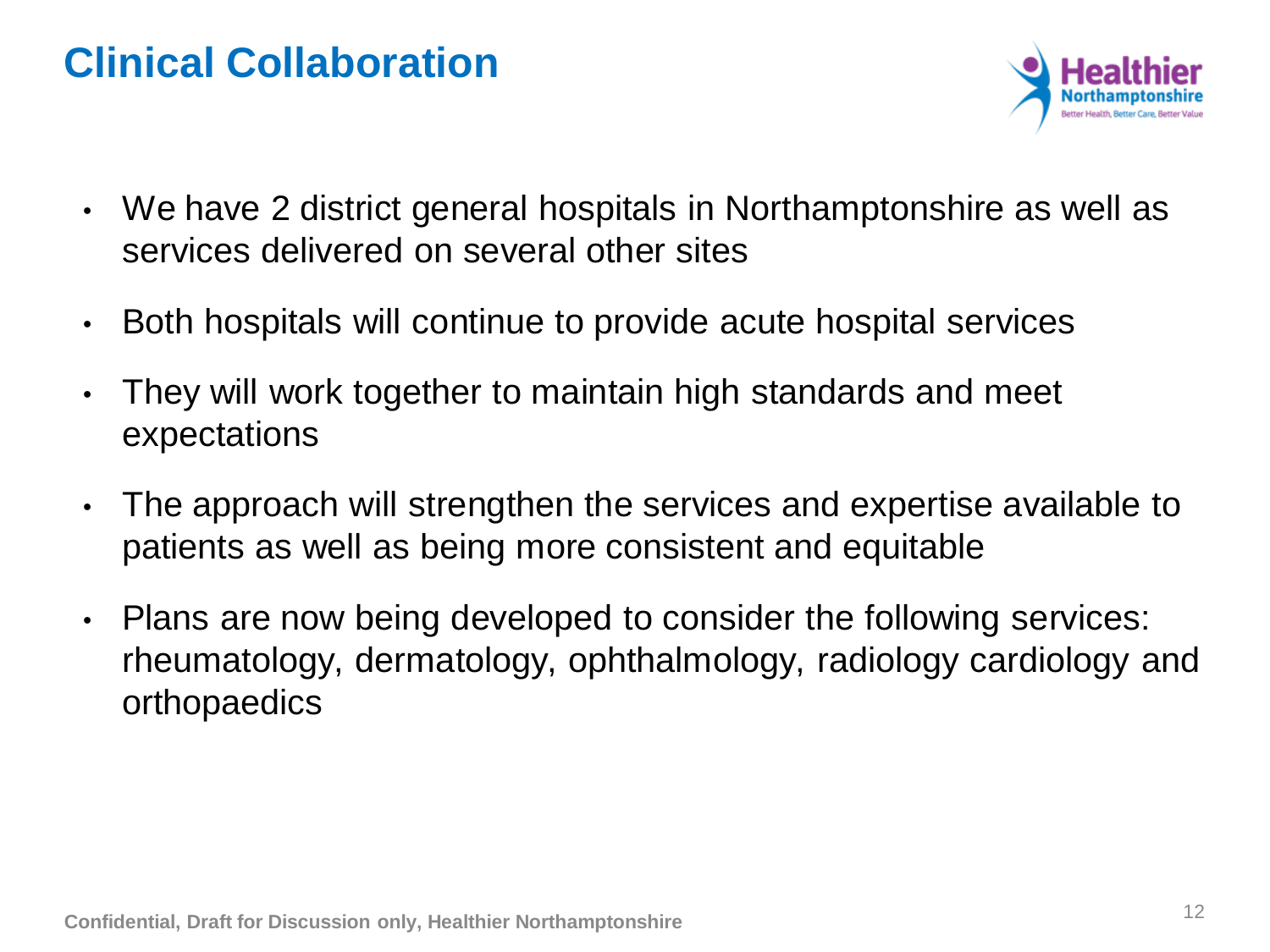### **Clinical Collaboration - Messages**



- We can provide better planned care services if we work together
- NGH and KGH are already working together to provide stroke, vascular, cardiology and cancer services
- Nearly all services will continue to be provided locally
- Maintaining high quality, safe, effective and efficient services is our priority
- Any service change will be informed by best practice. We may be able to improve quality and safety by not duplicating some services, for example to ensure 7 day cover or to provide a more extensive range of services than now
- We want to make sure that any ideas, as they emerge, are shaped by patients and the public and to agree how this can be achieved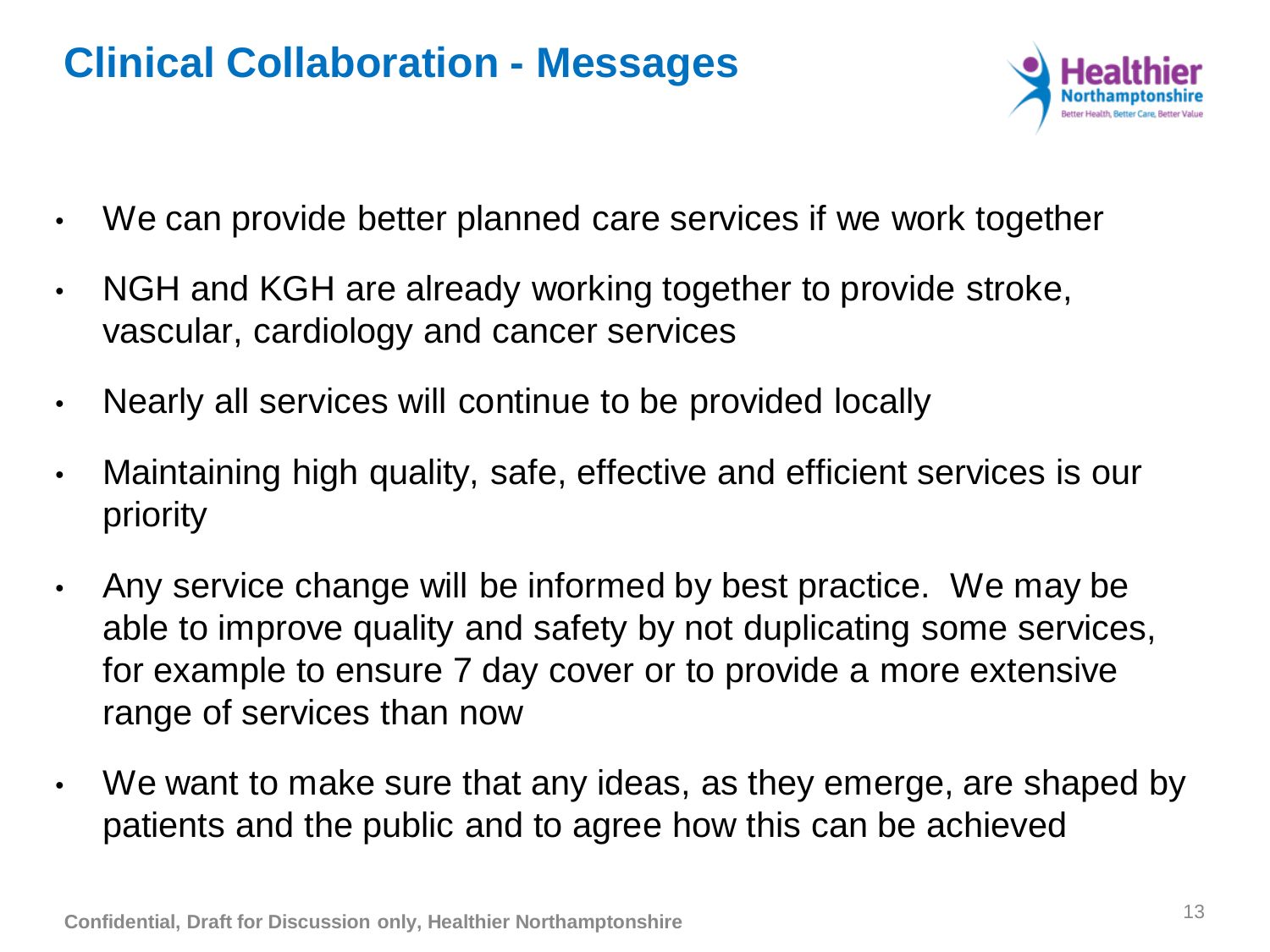# **Communications and engagement**



- Communications group and patient and public working group set up
- Communications group brings together communication leads from all partner organisations, including East Midlands Ambulance Service
- The Patient and Public Engagement Workgroup (PPEW) brings together patient and carer representatives to provide advice, direction and assurance to ensure we have considered and responded to the needs of patients, carers and the public
- We have provided/supported:
	- Updates at Health & Wellbeing Board, trust board meetings, governors' meetings and staff meetings
	- Media releases, newsletter articles and information on websites
	- Discussions at patient congress and locality meetings
	- Surveys

**Confidential, Draft for Discussion only, Healthier Northamptonshire**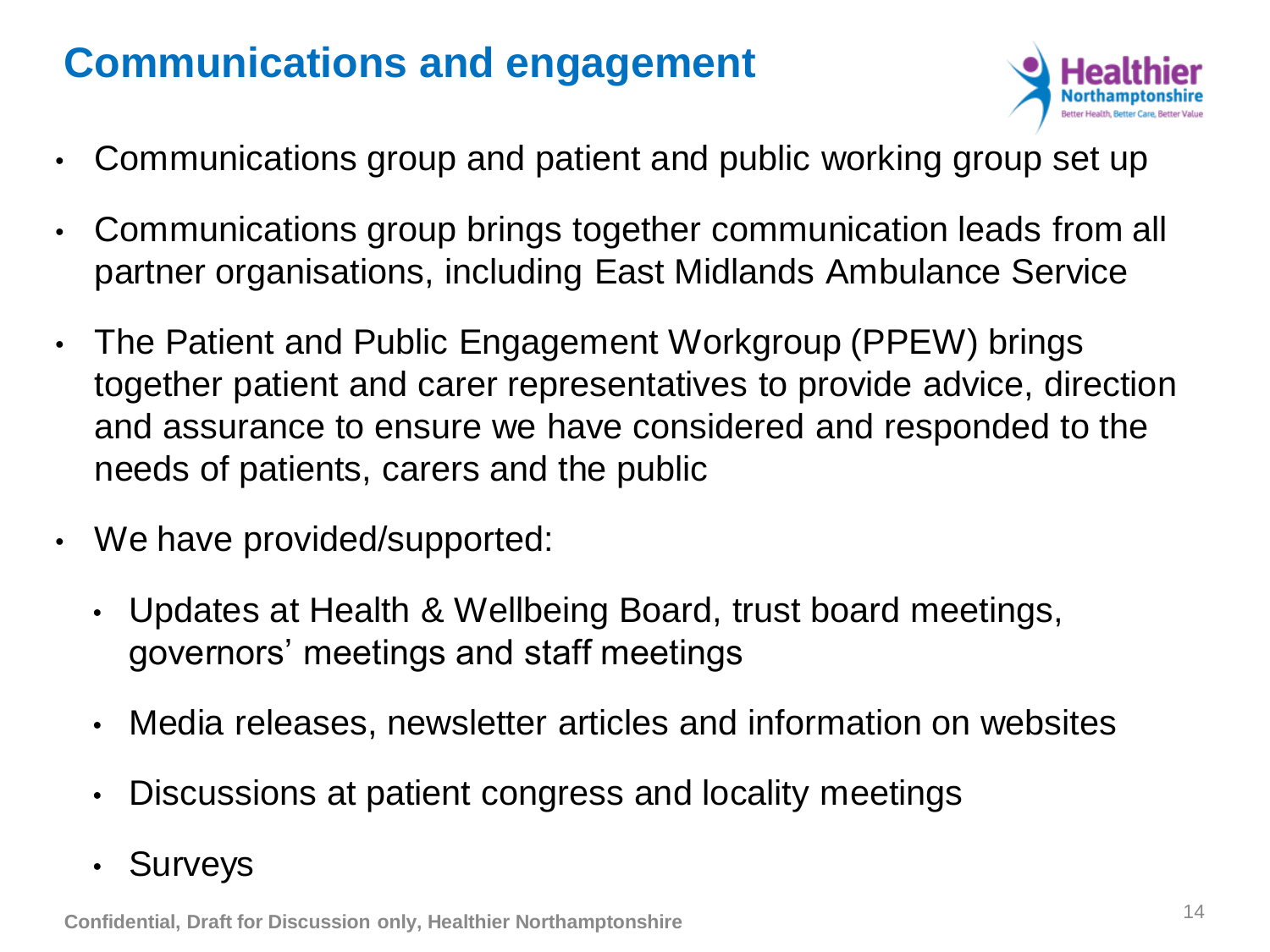### **Next steps**



- Confirm and agree the clinical collaboration programme initiation document (June 2015)
- Agreed funded projects to be implemented from June 2015
- Clinical leadership sessions planned to build and accelerate momentum in relation to integrated care closer to home
- Further opportunities for stakeholder engagement to be identified
- Launch Healthier Northamptonshire website, to act as a central information and resource portal (June 2015)